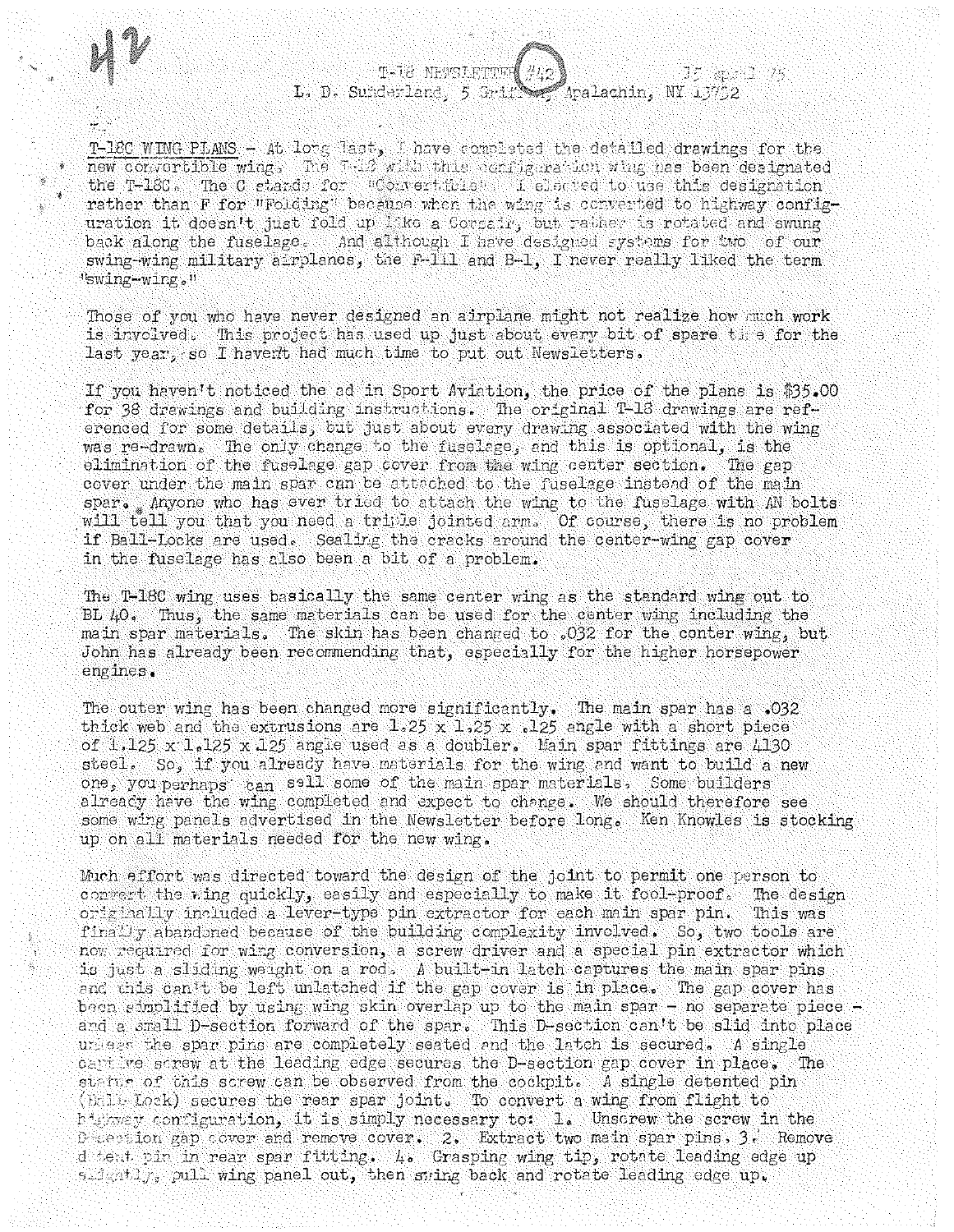ġ

永

It is recommended that the T-180 be transported on a trailer rather than on the main gear, especially if it is to towed any great distance. Tire wear is too great on those little tires as it is, there is too much chance of damage, and as Molt Taylor says, an airplane structure just isn't meant to be a trailer. Plans for a trailer have not been included, but any low trailer could be adapted. Three channels for the three wheels could be built along with securing means. If two wing cradles are tuilt onto the trailer, they could be hinged down until. the airplane is pulled onto the trailer with a winch. This allows them to clear the horizontal tail. Then they could be pinned in place and wing conversion accomplished right on the trailer.

John Thorp has performed a stress analysis on the T-18C wing using 1500 pounds as the design gross weight. The wing was designed for the same design load factors (6 and 9  $F$ 's pos) as the standard wing, but I am not advertising it as aerobatic. Due to uncertrolled factors such as workmanship and substitution of materials, it is up to the individual builder if he elects to verify a safe operating envelope through static loading tests on the ground. The T-18 is such a clean airplane that it is easy for an inexperienced pilot to build up excessive speed in as obatic maneuvers. For this reason, John is not pushing it for aerobatics. You will see why in a subsequent article.

OSHKOSH POSTSCRIPT - It turns out that most of the speculations, including mine, about the reason for the substitution of meterials in the T-18 wing were wrong, Al did have plans and saw copies of the Newsletter, The problem seems to be one of over-confidence in the T-18 design. A builder wrote a long letter to me in which he described a whole week of conversations at Oskosn 1974 with Al about his T-18. This builder was also putting a 180 hp engine in his T-18 and he said during the week of the Fly- In he went over practically every inch of Al's airplane and discussed with him how he made verious parts. Al was so excited about the T-18 that he said, "The T-18 is so strong that I didn't even use steel bolts or. Hi-Shears in the wing fittings, instead I just used aluminum rivets". He promised to change these as scon as he got home from Oskosh. The T-18 is a good airplane, but that means it was designed according to the numbers and there is no big extra safety factor above that specified. Don't substitute and DON'T modify anything which might affect the flight characteristics or strength of the aircraft.

CONSULTING SERVICE - John Thorp makes a living doing consulting engineering in the aircraft Tisld. If you want to make a modification to your simplane, you can engage his services at a very nominal rate (probably less than you pay your garage to work on your car) and he will either do the design or analyze your design. For instance, he has helped lass Besye with his retractable tri-gear design, Peter Garmison with Meanoth and Dick Cavin is nating him do prefundiary design on a WW twin -- two-placer. If you know of anyone who wants the preliminary design performed of some new concept, John charges about 3500 for this. He works by the hour on small jobs and will give you a oucte. Cheap insurance. John didn't ask for this free ad, but I thought you might like to know about this availt. Ie service.

LANDING LIGHT INSTALLATION - Norm Buehler, Rt 3, Box 106, Scott City, Kin 67871 asked me if it was cafe to cut a hole in the leading edge of the center wing to instal a landing light. I suggested he engage John's services and here are the results: "I have installed landing lights in the first bay (near BL 60) of the leading edge of the center wing. Since the wing torsion from the outer wing panel has been picked up by the reac spar fitting, there is very little stress in the leading edge skin at this point. In the center of the center wing leading edge, the shear stress due to torsion is relatively high. However, if the hole isn't too large and if you reduforse the cutout with a doubler of at least .040 x 1.5, the structure will be OK. Himotionally, the landing light in the outer position has been a notable success."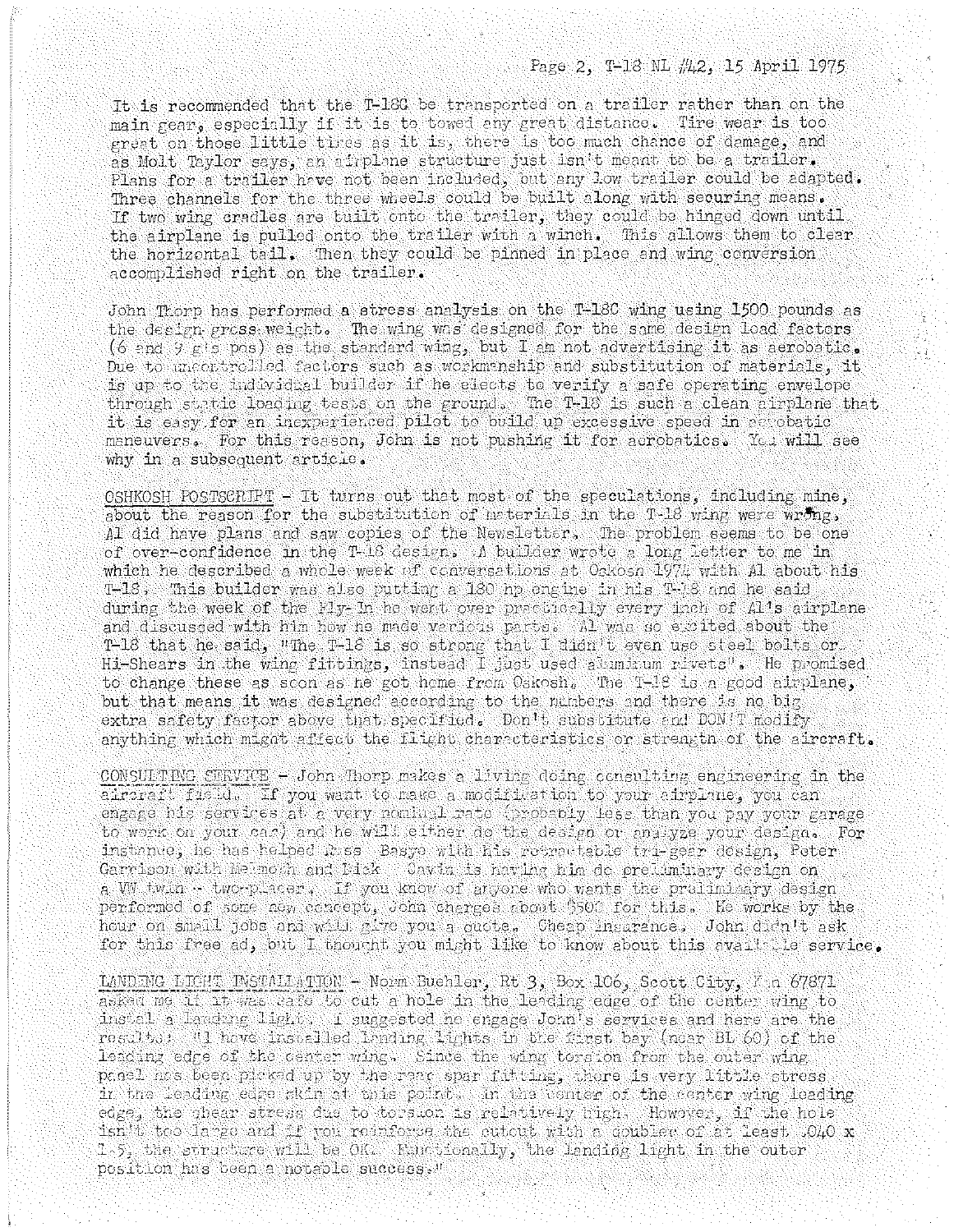## Page 3, T-18 ML #42, 15 April 75

AUSTRALIAN T-18 - Don Brown, Wonthaggi Rd, Kongwak, Vistoria, 3951 Australia visited me following Oshkosh last year. He and a whole plane load of people made the trip all the way to Oshkosh last year. There are quite a few T-18's underconstruction there because the 1-18 design meets Australian certification standards. Don tells me that very extensive data and analyses mad be provided to obtain certification on an amateru-built aircraft there, almost like a commercially built aircraft. The builder must submit samples of his workernship and obtain approval before construction can begin. If you think it is a long way from your house to Oshkosh or to your material sources, just think about our builders down under, or in Africa.

MATERIAL SOURCES - Since I am not building, I don't keep too well informed on sources of raw materials. Place let me know when you find a good some of for something. To my knowledge, the only sources for T-18 extrasions are in California; Ken Knowles Sport Aircreft and Merrill Jenkins. Both handle about all the metal raw materials and will fabricate parts. The last time I talked with Nen Knowles, he said he carried everything needed to build a T-18 structure except the wing tips, cowling and canopy. He will make any part for you. A complete kit with ribs, fuselage frames and landing gear etc fabricated was about \$2500.

Airparts Inc. 1430 So. 33rd St. Kansas City, Kan 66106 sent me a catalog with all sorts of goodies in it such as sheet stock, any length, rivets, etc. So far there isn't a T-16 supplier on the East coast.

TEMPLATES- The T-18 skin templates have finally wern out. There hasn't been too much demand lately since some suppliers have began marking sheets with hole patterns. So. unless somebody wants to start up a template service, you'll have to make your own. Perhaps I can put some dimensions in the Newsletter which will help builders lay out the fuselage templates.

WING PROFILE LAYOUT - (LDS) Recent questions from a builder about airfoil contour layout indicate a need for some instructions on this subject. Drawing 547 gives the coordinates of the upper wing surface and lower wing surface in both percent of chord and in inches. To lay out the curves, first set up two reference lines, one horizontal line over 50 inches long and the other a verticle line crossing the horizontal near the left side of your paper.

Station measurements are taken as horizontal distances in inches to the right of the vertical reference line. Ordinates are vertical distances from the horizontal reference line. Positive distances (to the upper surface) are above the reference line and negative distances (to lower surface) are measured below this neference line. Just ignore the percent numbers for they are not needed. NACA at is always expressed in percent of chord but John has already converted to inches.

To make the layout, first draw the line on which the center of the leading edge radius is located. Start this line at the intersection of the two reference lines and slope it up to the right. The slope is given as 0.1685. Draw the line through the intersection of the reference lines which we'll call point 0, and a second point, which we'll call point C located 10 inches to the right and 1.685 inches above the horizontal reference line.

The leading edge redius is given as 0.5435". Set a compass at this length and draw the leading edge radius are with the center at point C. Note that the leading edge of the circle extends slightly to the left of the vertical reference line, but all stations are measured to the right of point O.

Now, lay out all station points along the horizontal reference line using point O as home base. Draw vertical lines through each station point extending about 5 inches above and below the reference line. Then lay out the ordinates for upper and lower surfaces on these lines. Draw a smooth curve through all points.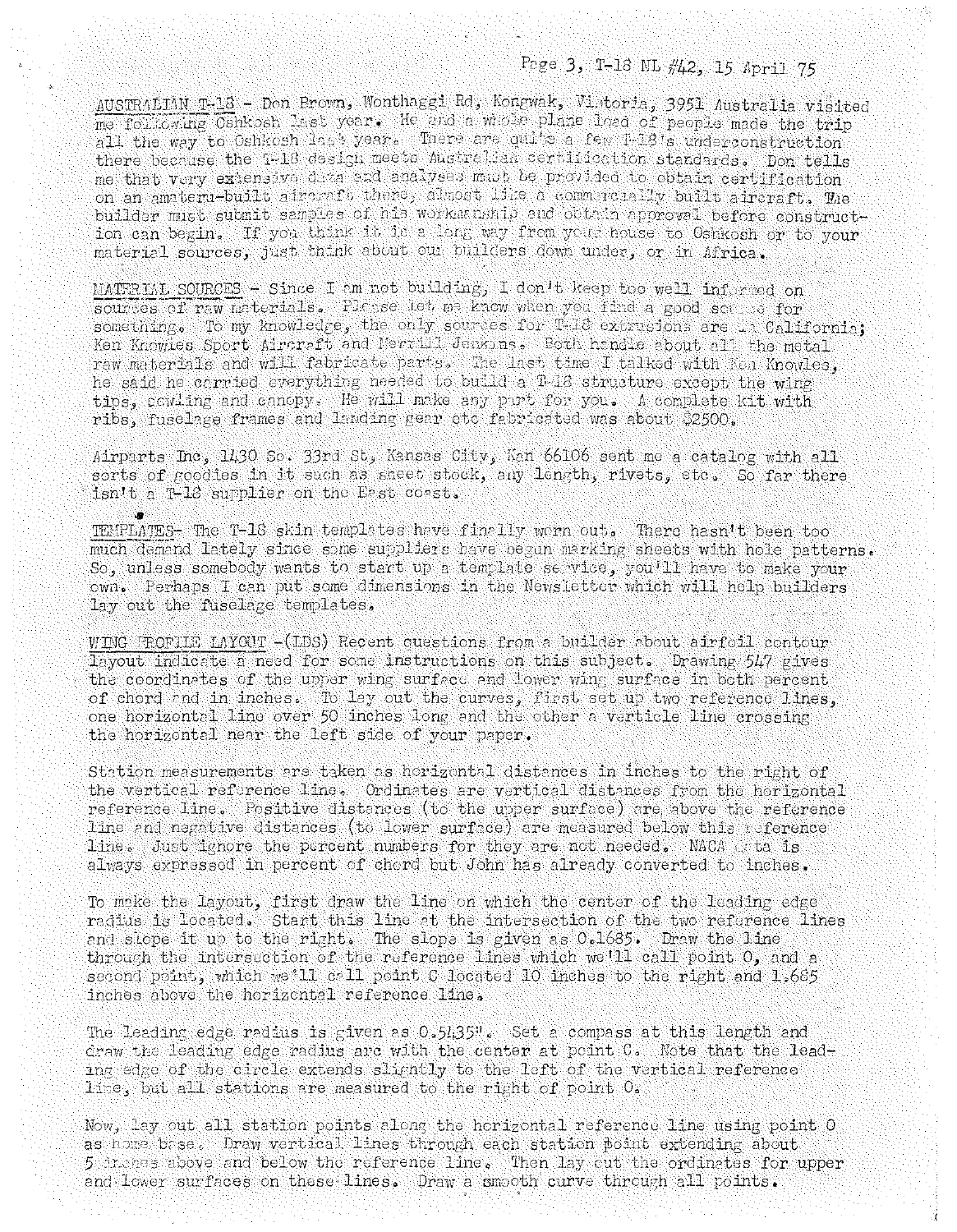## Page 4, T-18 NL #42, 15 April 1975

For this layout, as for all T-18 layout work, you need at least an 18 inch long seale marked off in .020" minimum increments. (See back Newsletters for sources.) The wing profile laid out according to drawing 547 is for the outside of the skin. So, to make everything come out right, you should make the master rib formblook smaller by the thickness of the skin and the tooling rin,  $(.025 + .025 = .050)$ . Center rib formblocks for .032 and .010 ribs should be made smaller as rdingly, but Rudy Adler says he uses all the same size form blocks and everything seems to fit alright.

ALUMINUM HEAT TREATUENT - Questions are sometimes asked about the substitution of To for T4 in 2024 alloy aluminum. There is only a slight difference between the strength of T? and T4. T3 is solution heat treated and then cold worked while T4 is solution heat-treated and naturally aged to a stable condition. Generally, sheet and thinner sections come in T3 while sections over .060 are T4. Ken Knowles tells me that plate and extrusions are only available in TJ511 rather than Tl and this is suitable.

WOODEN PROFELIERS - Just received a letter from Al Wedge, VP of Sensenich and he reports that they have sold a number of wooden propellers with both plastic and brass tipping. But I see they are still putting out information recommending pitches which in my estimation are too steep. Perhaps they have now changed their bulletin, but if not, here are my suggestions: On W66LM Props, 160 hp - 78", 150 hp - 76", 135 hp - 74", 125 hp - 72" or 74". I have a 74" pitch prop with plastic tipping and like it fine for a good low-rpm cruise, but it doesn't climb too well, that is, it won't do over 1000 frm with a full load. Someone operating from a small field would probably prefer a 72" pitch.

I really haven't received many reports on the new props so you folks who have them should write in and let me know of your experiences. Bob Daniels of Eugene Oregon tested the first W66LM on his 160 hp T-18 after John Shinn had tested it on his 135 and I had tested it on my 125 hp T-16. This prop had 76 inches pitch. It was too much pitch for both the J25 and 135 engines. Bob reported that it equalled his metal prop in top speed but didn 't get quite the rate of climb. At 7509 feet altitude, he obtained 195 mph as checked over a  $7.5$  mile measured course. After 17.5 hours on the 160 hp engine, a piece of the plastic leading the came off this propeller. All other propellers made by Sensenich with plasts tipping have had the plastic wrapped around the leading edge rather than just bonded on the very front portion and there have been no further reported problems. Some have had the finish peel off the plastic in rain, Ford Hendricks says that will happen to any propeller in rain but if you just throttle back to about 2000 rpm you can go right through rain. So far, this has worked with mine and I have lost only one small piece of black paint near the tip, about the size of a dime.

HEAT TREATING ALUMINUM ALLOYS - Info supplied by Dr Jeff Shinn, a mechanical engineer and John Shinn's brother. It is possible to change 6061-T4 aluminum alloy to the T6 condition by a heat aging process called precipitation hardening. This is just a fancy name for heating at 350 °F for 8 hours. Room temperature aged 6061-T4 has a yield strength of about 22,000 psi. After 8 hours at 350 °F, the yield strength increases to about  $37,000$  psi - a factor of 1.7. It sounds like a good way to gain some strength. There has been no indication, however, that the present T4 ribs are not adequate.

RIK KELLER FLIES - 5446 Connecticut Ave, La Mesa, Ca 92041. Number 332 flew for the first time Sept 28. We are having cooling problems, cause unknown so far. Could be instrumentation. More later.

BANDSAW- James Borg, 1332 Jersey Ave So, St Louis Pk, Minn 55426 says he built the bandsaw shown in Sept 1973 Sport Aviation. It works great and he highly recommends it. These are the kinds of tips which are helprul to new builders. Send more!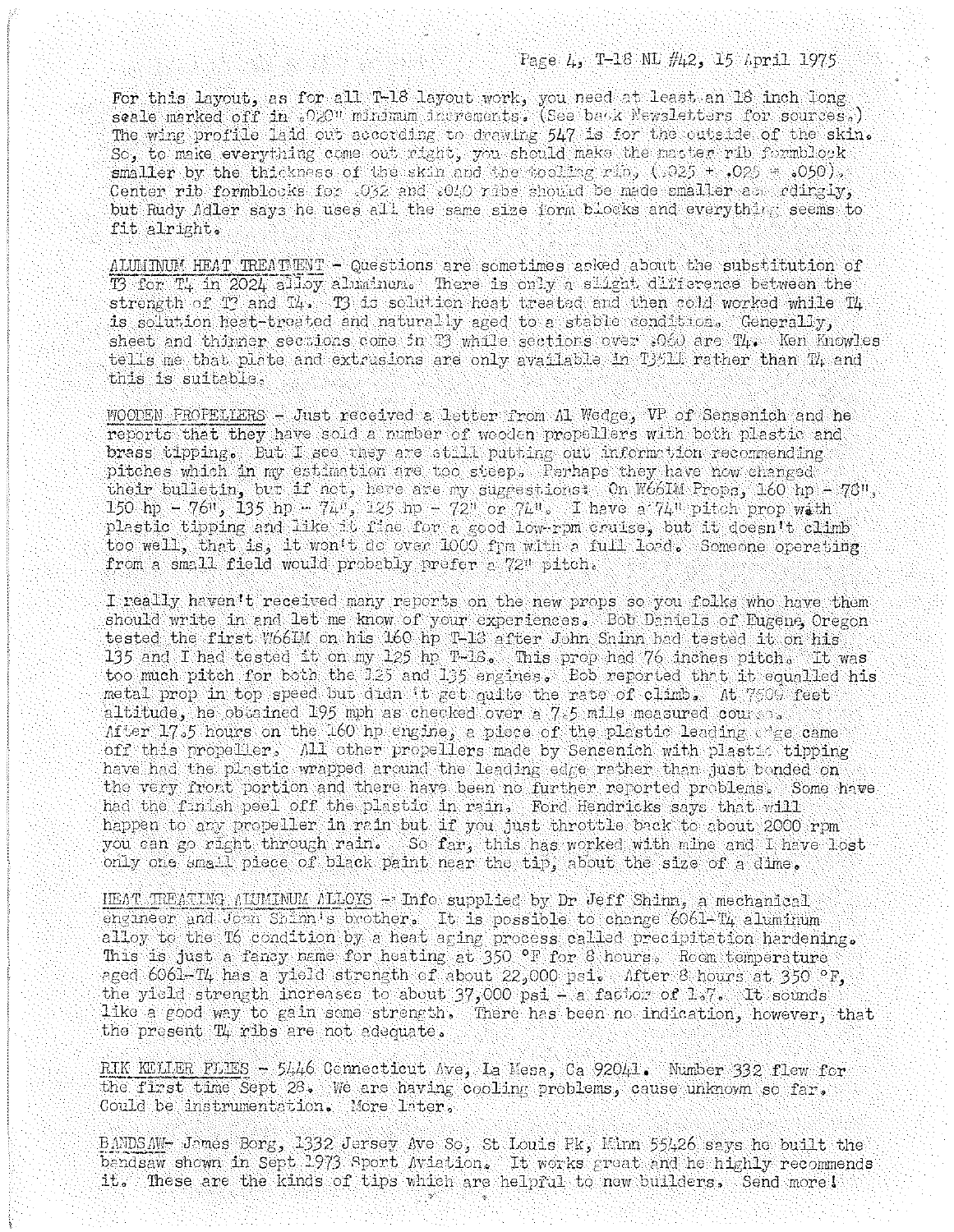## Page 5, T-1S NL #42, 15 April 1975

REGIONAL MUTUAL AID GROUPS - Frequently I get letters requesting the names of builders in their area. My trouble is that I have no idea where Polecat, Tennessee is near and to sort out all the builders in Tennessee would take an hour. (Just try reading through 1000 names and addresses sometime.) What we need is a regional coordinator for each state or metropolitan area. If you would like to serve in this capacity, please send me your name and permanent address. I will list all coordinators in the Newsletter and I will send each one a list of builders. Then coordinators in the Newsletter and I will send each one a list of builders. local builders can contact their nearest coordinator. So, let's have some volunteers. I am quite sure that you will be amply rewarded through your contacts with other builders,

HOWARD GIMN REPORTS- 44140 No. Gillan Ave, Lancaster, Calif 93534. Howard sent in performance data on his 150 hp T-18. He has a 68 long x'75 pitch prop (metal I assume) which gives a max static rpm of 2000 and a max level flt rpm of 2700 at 2500 feet. He reports max speed of  $176$  without gear fairings or pants. Using a Corvair (large) oil cooler, the max oil temp is 200  $\degree$ F. Construction cost was  $$40$ CO. Empty weight is 894. Most fwd cg is Ste 63.7, Gross cg is 68.4, Empty cg is 62.7 and Most Aft cg is 70.7. "Since the first flight on 22 June 74, I have flown just over 100 hours and have no problems except a terrible gas bill.

The total lack of problems is a direct result of closely following the excellent advice in the T-18 Newsletters. You have my sincere thanks and appreciation for your many months and years of devoted effort. Enjoyed your fine article on the folding wing and look forward to starting construction on one of my own. I agree that it is a dream come true  $1$ "

I appreciate receiving flight data so it can be included in the Newsletter and of course it always helps to know that the Newsletter has been of assistance. Thanks to all you who have been so generous with your donations and comments.

 $CORRESPONDENCE-$  I am always glad to answer questions from builders, but the mail load is really getting heavy. It would be of great assistance if you would enclose a self-addressed, stamped envelope when you expect a reply. Also, list all questions by number on *a* separate sheet of paper with space provided for an answer. That way, I won't miss answering any. If you ever fail to get a reply within a reasonable amount of time, please write again for your letter might have becone lost, lIy wife Harilyn handles most of the clerical work. She requests that you always use your plans number and that Canadian builders not send personal checks. The bank tells us that they are going to start charging a couple dollars each to cash out-of-the-country checks. I can usually get currency changed OK. Money orders are  $OK_{p}$  as are checks for US funds. If you buy someone's plans and don't know the number, look on a copy of an old T-18 Newsletter and the plans nunber will appear before the name.

flew

 $\text{ALTTTUDE}$  RECORD?- Pete Roemer/his dad's 180 hp T-18 to what may be an altitude record for a non-turbo powered T-18. He went to an absolute ceiling of 26,100 feet in 1 hr, 25 min. Now he not only claims the worlds FASTEST T-18 but also the HIGHEST. The rate of climb was impressive: at  $10,000$  feet -  $1400$  fpm, 15,000 - 695 fpm,  $20,000 - 380$  fpm,  $25,000 - 50$  fpm. Took 22 min 48 sec to 20,000'.

PLANS FOR OSHXOSH.75 - B. C. (Benja) Roemer, Manitowish Waters, Wis 54545 has some geeat ideas on how to operate the T-18 Air Force at the Fly-In. I I spent some time in the metal working tent, however, I believe we served the T-18 cause as much or more by being on the field every day of the convention. We helped start the T-18 parking area and plan to continue it for this is one of the best things for the T-18'ers that ever happened, People are really impressed by the row after row of T-13's. It gives builders and prospective builders ideas of how different ones are constructed, fairings, wing tips, capopies, cowles etc without hunting all over the place. I remember when I was building, I often wanted to look into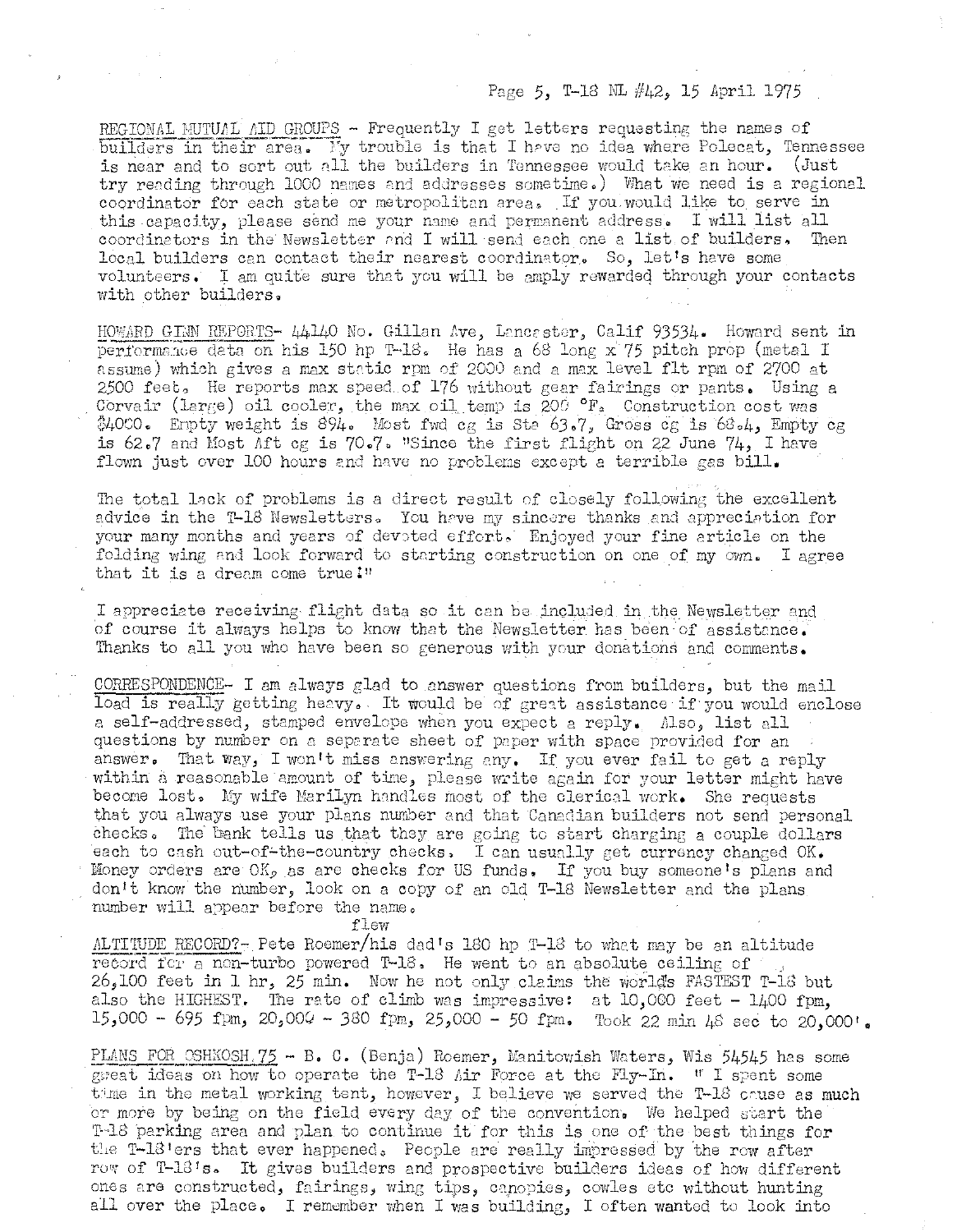cowlings and couldn't find anyone ground to open one up. I had many questions and found it hard to break in and ask when a pilot or owner came on the field to fly.

By meintaining a "field station" in the T-18 area at Oshkosh 74 to answer questions, it took a heak of alot of time but it was worth it, In 1975, I plan to have a card table and folding chairs with a sign. "1-18 Questions Answered Here". This will need more than one attendant so volunteers will be needed. Whomever mans the table could move it to their ship. We'll give all T-18 pilots a pink feather for their cap and all builders a yellow one. Can you imagine the questions the rest of the fellows would ask as to where they got the feathers? And it sure would identify the clan anywhere on the grounds! Of course, I will furnish the feathers since that's my business. (Archery nacessities and Accessories)." So, there you have it. We should have a great time at Oshkosh this vear. Don't have any firm plans for the sheet metal workshop but I'm sure you new builders will be able to learn how to form ribs and dimple and rivet.

BELT SANDER - Roger Weselmann, 4054 Suburban Dr, Waterloo, Iowa 50702. My favorite tool is a I" belt sander from Wards. Cost 18.00 plus motor. Absolutely, even use it to sharpen drills. Think the plans are great and the Newsletters are the best idea since sliced bread.

Tip - Expecially on good parts, I apply mesking tape where lines etc will go. Lay out lines, holes, etc. on mosking take with ball point pen. Stand back and look. If not right, pull off masking tape and start over. Leave masking tape on when drilling. Seems as though the tape cuts down on drill wander. With a good-drill center punching isn't necessary, except for highly accurate locations. Also, I have added a .025 bent up angle down top centerline of the fuselage from the canopy to the fin. Reason: Other T-18's really vibrated in this area. ED note: Good idea. Hany of us have done this. Tip on flaring tubing, Many people buy automotive flaring tools for tubing and use them with AN fittings. Won't work for long cause AN fittings are 37° and automotive are 45°, Also, aircraft and automotive air disconnects are not interchangeable. Why can't these things be standardized? Maybe it will straighten things out when we go metric. Ed: Or just add a third to help confuse us for the next hundred years!

A. O. Chellis FLIES- 12 Henry St, Bridport, Tesmania 7254, Australia. Received a nice picture of VH-AKC powered by an 0-320 A2B swinging a 74" x 61" pitch prop. It first flew 21 Feb 72 and was the 4th T-16 to fly in Australia.

0-290-G with WOOD PROP- William Oliver, 2369 Phillips, Beakley, Mich 43072 has a Sensenich W661M 74 on his 0-290-G, no gear fairings or wheel pants. He gets 2625 rpm at 2,000 maximum and indicates 165 mph at  $72^{\circ}$  F. Empty weight is  $928$ . No flush rivets. Most fwd cg - 62.1, Most aft cg - 69.5. "I like the mod prop both for performance and peace of mind. My wife and I recently flew from Pontiac Hich to Salina, Utah and back - the longest and best trip I've ever made in an airplane. Averaged over 160 mph and 20 miles per gallon. At 14,000 it will turn  $2450$ , indicating  $125 - 128$  mph.

CHANGE OF ADDRESS- If you move, send us a change of address for the post office won't forward mail after about a month. After each mailing we get about 50 returned.

TAILSPRINGS- A number of people have had the front bolt in the tail spring break. including your editor. This is so common that I figure we should have two bolts there, onepadded with a rubber washer. Then when one breaks, the other one would catch it. The Citabria used for towing gliders at our local airport could sure use this trick for they are always repairing a bent rudder when the front bolt breaks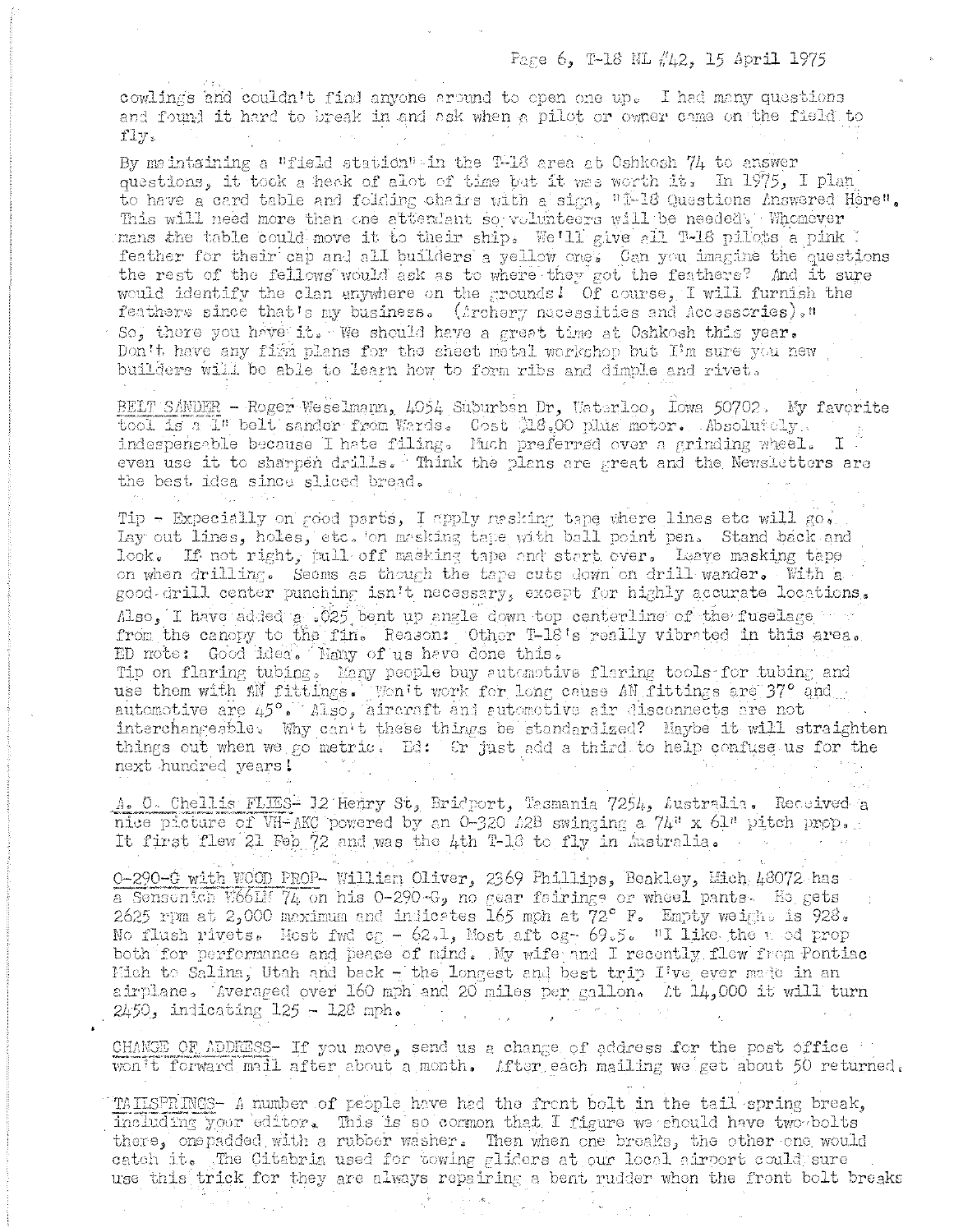## Page 7, T-18 NL #42, 15 Apr 1975

John replied on this subject as follows: The front bolt in the tail spring has been called out as  $3/8$ <sup>"</sup> since 22 Feb 69 (A-590). I haven't been told of a  $3/8$ " bolt failing. (Mine was  $5/16$ ). On June 20, 1971, I put out drawing A-862 for the heavy duty steel leaf tend spring. This also uses a 3/8" from both and I haven't heard of any front bolt failures with the steel spring which is noticebly softer than the aleminum spring. At the moment, I would advise all T-18 builders to install the A-862 tail wheel spring,

SHOCK TEST- Howard Warren, Flint, Mich reports that he washed out his T-18. He was making an approach in bad weather when he struck a utility pole and went into a utility building. His son received a broken nose and a few cuts and he got away with two broken ankles and a broken wrist. Following this accident, two of his friends who were quite far along building wooden airplanes switched to T-18's.

LOAD TEST- Chuck Berden took someone from the local afruort who knew h .. to do aerobatiles for a ride in his T-16. When Chuck was in the middle of a horel roll inverted at 160 mph, his passenger for some reason yanked back on the stick. The result was a split S at very high speed and the g-meter registered over 6 g's. Weight was over 1400 pounds. Wrinkles occurred in the center wing skin and in the fuselage sides at the dash, The center wing was reskinned and it was found that there was no permanent set in the spar except that the inper wing main beam  $(.040))$ became wrinkled. Thus, we have added  $3/4 \times 3/4 \times 0.062$  aluminum angles vertically on the front face of the beam in the T-160 wing. Two angles are equally spaced between the ribs in the center wing and are attached to the beam with five 1/8" rivets, It would be a good idea if stiffeners were added to the standard T-18 inner wing also, even though design loads were exceeded in this incident.

HOWARD HENDERSON FLIES- 444 Bryan, Kirkwood, Missouri 63122. I flew the first flight on SN 600 October 21st after carefully heeding the advice of others to do lots of taxiing. It is slightly left wing heavy, but otherwise trims out OK. I selected a flight day with a steady 15 mph breege almost down the runway. For the landing, I set up a long approach at 90 mph with half flaps, cut the throttle at the end of the runway and proceeded to hold it about a foot off the runway for a three point which caused a little bounce. The rollout was easy because of my taxi experience. Engine is a 150 hp and the prop is a 74DM, 68x68 purchased before the prop requirements were well unlerstood. Ground vibration tests (suspended on a shock cord) showed a first mode resonance of 2750 rpm so am placarding the tach at 2600. I'll get another prop after my test period. The gear is double tapered, both inner and outer tubing and  $2^n$  longer. It feels fine to me. Am using special foam soundprooding supplied by "Sound Coat" and two Pazmany mufflers, so as soon as I figure out how to seal the canopy, it should be fairly quiet. Have a large Corvair oil cooler and my oil temp never got over  $160^{\circ}$ F.

LUBRECATION- The T-18 drawings specify Lubriplate for lubrication of all bushings, bearings etc. John now recommends one of the dry lubricants such as graphite or Electrofilm. I've specified Moly-Kote on the T-180 wing. It is also a dry lube. After 1000 hours, John disassembled N2997 and bushings were still adequately lubricated. (with dry lube) Oil and grease tend to collect dirt which is abrasive.

TRIM WHEEL- Lyle Trusty, 43 Conklin St, Farmingdale, NY 11735 sent a report on his 150 hp T-18 with Hartzell Constant Speed prop. It weighs 950 pounds empty and has a top indicated airspeed of 170 at 3700 feet, climb is 1700 fpm. Building time was 22 months. He has sent a sketch of his trim wheel installation which is located near the center of the tunnel rather than on the side. The side-mounted trim wheel is especially bed for someone of my stature (6' 3") because the edge of the trim wheel is the only thing my right leg has to lean against, Lyle mounted the 716-1 wheel and 721 hub in a slot in the top of the tunnel and on a  $1/4$ " shaft. The shaft is mounted in the 722 bearing on the left side and in a gearbox on the right. He used bevel gears from a Terry drill adapter mounted in a frame made from 3/4" plate, hollowed out. Anyone else have a good solution with available parts?